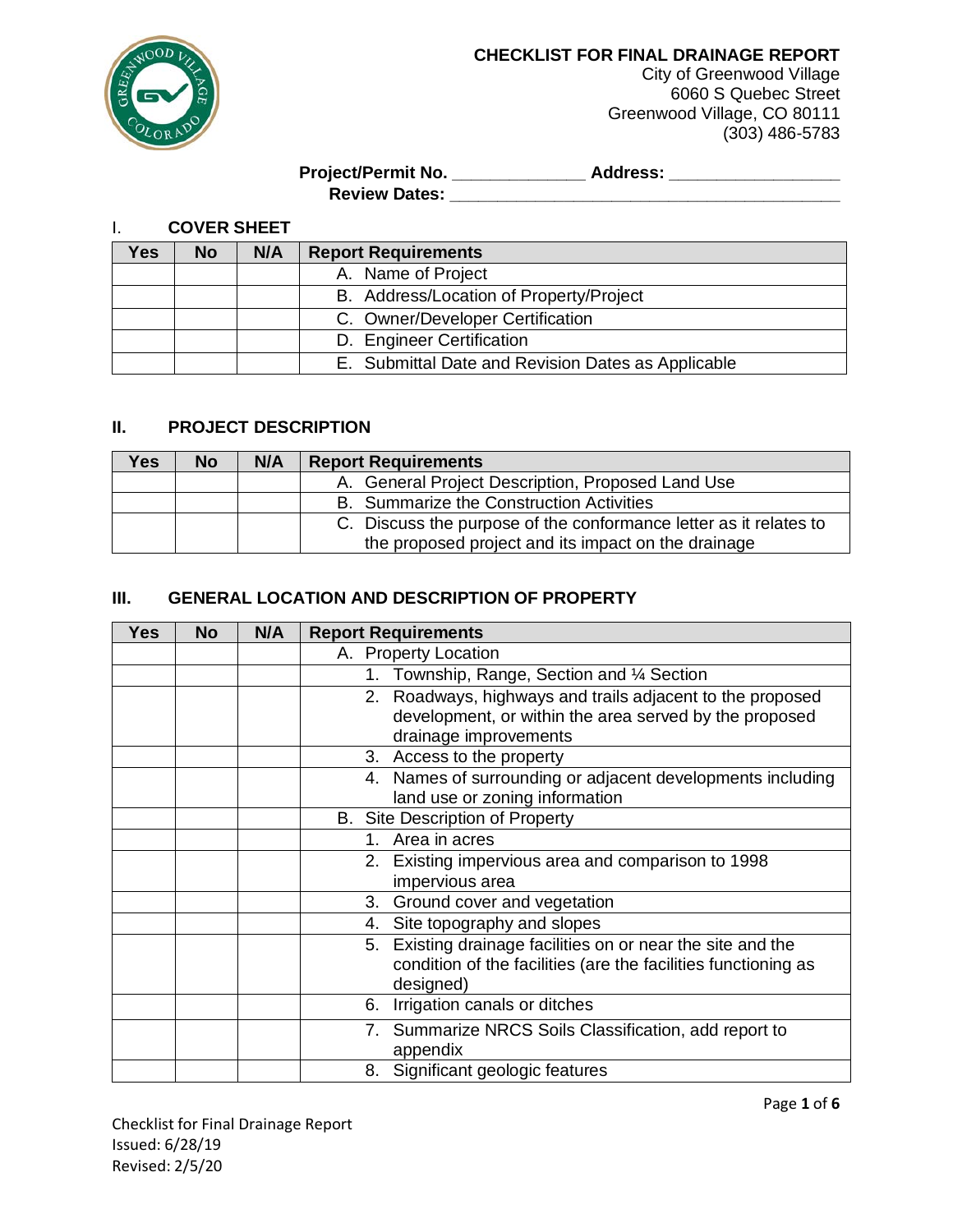

City of Greenwood Village 6060 S Quebec Street Greenwood Village, CO 80111 (303) 486-5783

| 9. Wetlands on site and or near the property                                      |
|-----------------------------------------------------------------------------------|
| 10. Groundwater investigations, groundcover recharge or high<br>groundwater areas |
| 11. Drainage patterns that influence the site including:                          |
| a. Historical drainage patterns                                                   |
| b. Existing drainage patterns                                                     |
| c. Offsite drainage flowing onto the project                                      |
| Drainage system downstream of the project<br>d.                                   |
| 12. Floodplains delineated by UDFCD FHAD Studies or on<br><b>FEMA FIRM Maps</b>   |

## **IV. PREVIOUS DRAINAGE REPORTS**

| Yes | <b>No</b> | N/A | <b>Report Requirements</b>                                                                                                                                               |
|-----|-----------|-----|--------------------------------------------------------------------------------------------------------------------------------------------------------------------------|
|     |           |     | A. Major Drainage Basins                                                                                                                                                 |
|     |           |     | 1. Reference all drainageway planning or flood hazard area<br>delineation studies that affect the project such as UDFCD<br>FHAD Studies, Outfall System Planning Studies |
|     |           |     | 2. Discuss the effects of these studies on the proposed<br>project, including existing conditions, need for<br>improvements and impact on proposed development.          |
|     |           |     | <b>B.</b> Project Drainage                                                                                                                                               |
|     |           |     | 1. Reference previous site-specific drainage studies                                                                                                                     |
|     |           |     | 2. Discuss impact of previous studies impact on the project<br>and offsite runoff flowing to the project                                                                 |

## **V. DESIGN CRITERIA**

| <b>Yes</b> | <b>No</b> | N/A | <b>Report Requirements</b>                                        |
|------------|-----------|-----|-------------------------------------------------------------------|
|            |           |     | A. List applicable criteria and optional provisions selected when |
|            |           |     | applicable including GVDCM and or USDCM. Discuss tables,          |
|            |           |     | figures, charts, details that will be used                        |
|            |           |     | B. Hydrology                                                      |
|            |           |     | Runoff calculations method(s)<br>1.                               |
|            |           |     | Design storm recurrence intervals<br>2.                           |
|            |           |     | Design rainfall<br>3.                                             |
|            |           |     | 4. Flood attenuation/Storage calculation method(s)                |
|            |           |     | 5. Flood attenuation/Release rate calculation method(s)           |
|            |           |     | C. Hydraulics                                                     |
|            |           |     | Methods used to determine conveyance facility capabilities        |
|            |           |     | 2. Hydraulic grade line calculation method and discussion of      |
|            |           |     | loss of coefficients                                              |
|            |           |     | Methods used to calculate water surface profiles<br>3.            |
|            |           |     | 4. Allowable street capacity                                      |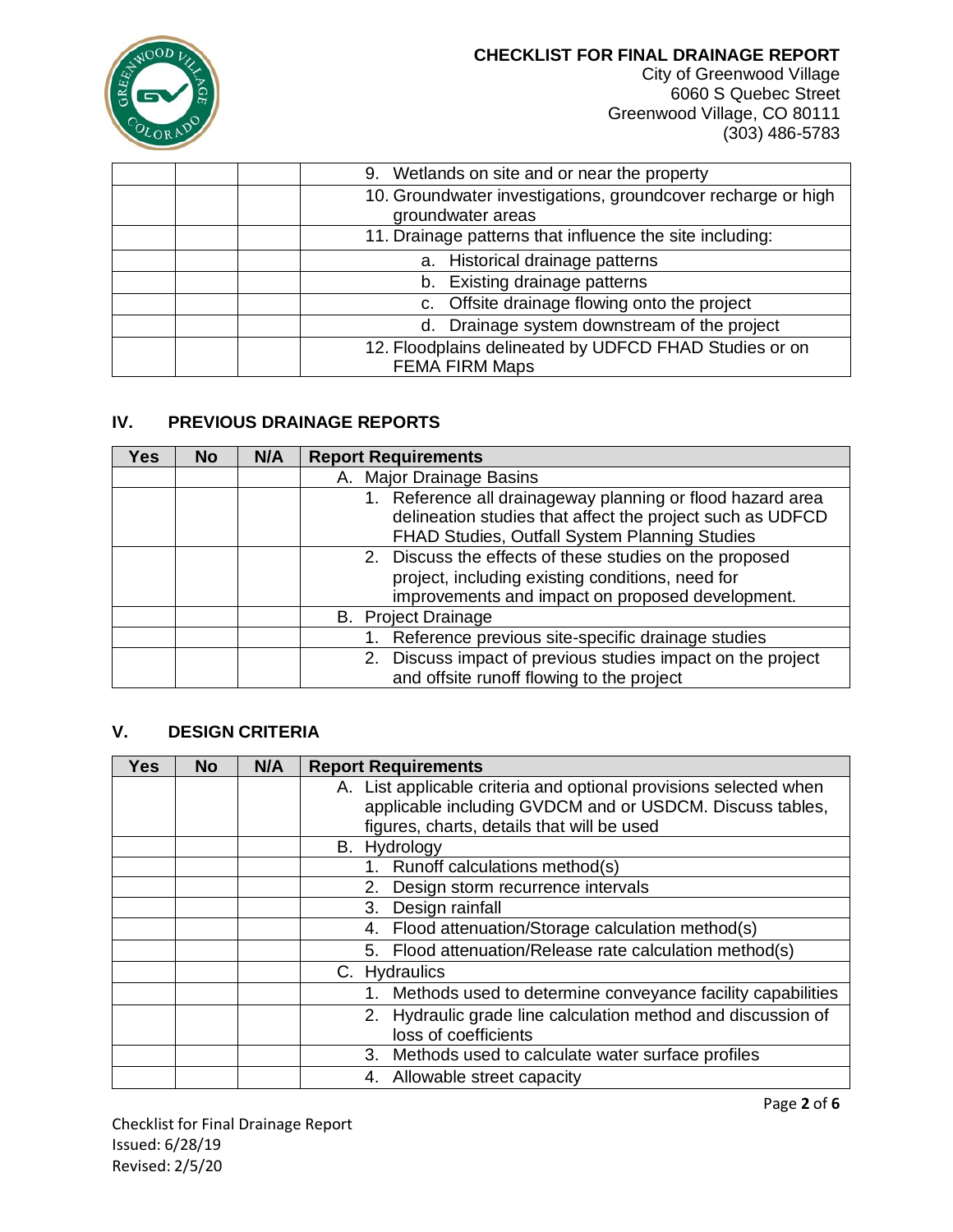

City of Greenwood Village 6060 S Quebec Street Greenwood Village, CO 80111 (303) 486-5783

| D. Water Quality Enhancement                             |
|----------------------------------------------------------|
| 1. Discuss proposed BMPs                                 |
| 2. Identify design procedures and WQCV                   |
| 3. Discuss proposed source controls for site activities  |
| E. Groundwater Investigation                             |
| 1. Discuss groundwater investigations and results        |
| 2. Identify potential groundwater issues and remediation |
| measures                                                 |

## **VI. DRAINAGE DESIGN**

| <b>Yes</b> | <b>No</b> | N/A | <b>Report Requirements</b>                                                                                                                                                                                                                                                                                                                                                                                                                                                                                                                                                                                                                                                                                                                                                                                 |
|------------|-----------|-----|------------------------------------------------------------------------------------------------------------------------------------------------------------------------------------------------------------------------------------------------------------------------------------------------------------------------------------------------------------------------------------------------------------------------------------------------------------------------------------------------------------------------------------------------------------------------------------------------------------------------------------------------------------------------------------------------------------------------------------------------------------------------------------------------------------|
|            |           |     | A. Proposed Drainage Plan                                                                                                                                                                                                                                                                                                                                                                                                                                                                                                                                                                                                                                                                                                                                                                                  |
|            |           |     | 1. Tier Classification Assessment in accordance with Table 1-                                                                                                                                                                                                                                                                                                                                                                                                                                                                                                                                                                                                                                                                                                                                              |
|            |           |     | 1 of the Greenwood Village Drainage Criteria Manual                                                                                                                                                                                                                                                                                                                                                                                                                                                                                                                                                                                                                                                                                                                                                        |
|            |           |     | 2. Square feet of increased or decrease impervious area for                                                                                                                                                                                                                                                                                                                                                                                                                                                                                                                                                                                                                                                                                                                                                |
|            |           |     | the project area of disturbance                                                                                                                                                                                                                                                                                                                                                                                                                                                                                                                                                                                                                                                                                                                                                                            |
|            |           |     | 3.<br>Area of disturbance                                                                                                                                                                                                                                                                                                                                                                                                                                                                                                                                                                                                                                                                                                                                                                                  |
|            |           |     | 4.<br>Wetland requirements                                                                                                                                                                                                                                                                                                                                                                                                                                                                                                                                                                                                                                                                                                                                                                                 |
|            |           |     | Floodplain requirements<br>5.                                                                                                                                                                                                                                                                                                                                                                                                                                                                                                                                                                                                                                                                                                                                                                              |
|            |           |     | Water quality requirements outside and/or inside the<br>6.<br><b>Cherry Creek Reservoir Basin</b>                                                                                                                                                                                                                                                                                                                                                                                                                                                                                                                                                                                                                                                                                                          |
|            |           |     | 7. Discuss the application of the Four Step Process (Section<br>15.3.1 of the DCM)                                                                                                                                                                                                                                                                                                                                                                                                                                                                                                                                                                                                                                                                                                                         |
|            |           |     | Discuss the approach to stormwater quality management<br>8.                                                                                                                                                                                                                                                                                                                                                                                                                                                                                                                                                                                                                                                                                                                                                |
|            |           |     | including; runoff reduction, onsite treatment, regional/sub-                                                                                                                                                                                                                                                                                                                                                                                                                                                                                                                                                                                                                                                                                                                                               |
|            |           |     | regional treatment (Section 15.3.2 of the DCM)                                                                                                                                                                                                                                                                                                                                                                                                                                                                                                                                                                                                                                                                                                                                                             |
|            |           |     | 9.                                                                                                                                                                                                                                                                                                                                                                                                                                                                                                                                                                                                                                                                                                                                                                                                         |
|            |           |     |                                                                                                                                                                                                                                                                                                                                                                                                                                                                                                                                                                                                                                                                                                                                                                                                            |
|            |           |     |                                                                                                                                                                                                                                                                                                                                                                                                                                                                                                                                                                                                                                                                                                                                                                                                            |
|            |           |     | 1.                                                                                                                                                                                                                                                                                                                                                                                                                                                                                                                                                                                                                                                                                                                                                                                                         |
|            |           |     |                                                                                                                                                                                                                                                                                                                                                                                                                                                                                                                                                                                                                                                                                                                                                                                                            |
|            |           |     |                                                                                                                                                                                                                                                                                                                                                                                                                                                                                                                                                                                                                                                                                                                                                                                                            |
|            |           |     | sizes, hydraulic grade lines, etc.                                                                                                                                                                                                                                                                                                                                                                                                                                                                                                                                                                                                                                                                                                                                                                         |
|            |           |     | 5. Storm sewer outfall locations and design, including method                                                                                                                                                                                                                                                                                                                                                                                                                                                                                                                                                                                                                                                                                                                                              |
|            |           |     |                                                                                                                                                                                                                                                                                                                                                                                                                                                                                                                                                                                                                                                                                                                                                                                                            |
|            |           |     |                                                                                                                                                                                                                                                                                                                                                                                                                                                                                                                                                                                                                                                                                                                                                                                                            |
|            |           |     |                                                                                                                                                                                                                                                                                                                                                                                                                                                                                                                                                                                                                                                                                                                                                                                                            |
|            |           |     |                                                                                                                                                                                                                                                                                                                                                                                                                                                                                                                                                                                                                                                                                                                                                                                                            |
|            |           |     |                                                                                                                                                                                                                                                                                                                                                                                                                                                                                                                                                                                                                                                                                                                                                                                                            |
|            |           |     |                                                                                                                                                                                                                                                                                                                                                                                                                                                                                                                                                                                                                                                                                                                                                                                                            |
|            |           |     |                                                                                                                                                                                                                                                                                                                                                                                                                                                                                                                                                                                                                                                                                                                                                                                                            |
|            |           |     |                                                                                                                                                                                                                                                                                                                                                                                                                                                                                                                                                                                                                                                                                                                                                                                                            |
|            |           |     | Discuss the base design standards selected for the project<br>(Section 15.3.3 of the DCM)<br>B. Discuss conveyance concepts<br>Proposed drainage paths and patterns<br>Tributary basins and areas, peak flow rate at design points<br>2.<br>3.<br><b>Street capacities</b><br>4. Storm sewer design, including inlet and pipe locations and<br>of energy dissipation<br>Discuss how runoff is conveyed from all outfalls to the<br>6.<br>nearest major drainageway, including the flow path, and<br>capacity downstream of the outfall to the nearest major<br>drainageway<br>Open channel and swale design, peak flow rates at design<br>7.<br>points, dimensions, alignment, stabilization and grade<br>control improvements, low flow and trickle channel<br>capacities, water surface elevations, etc. |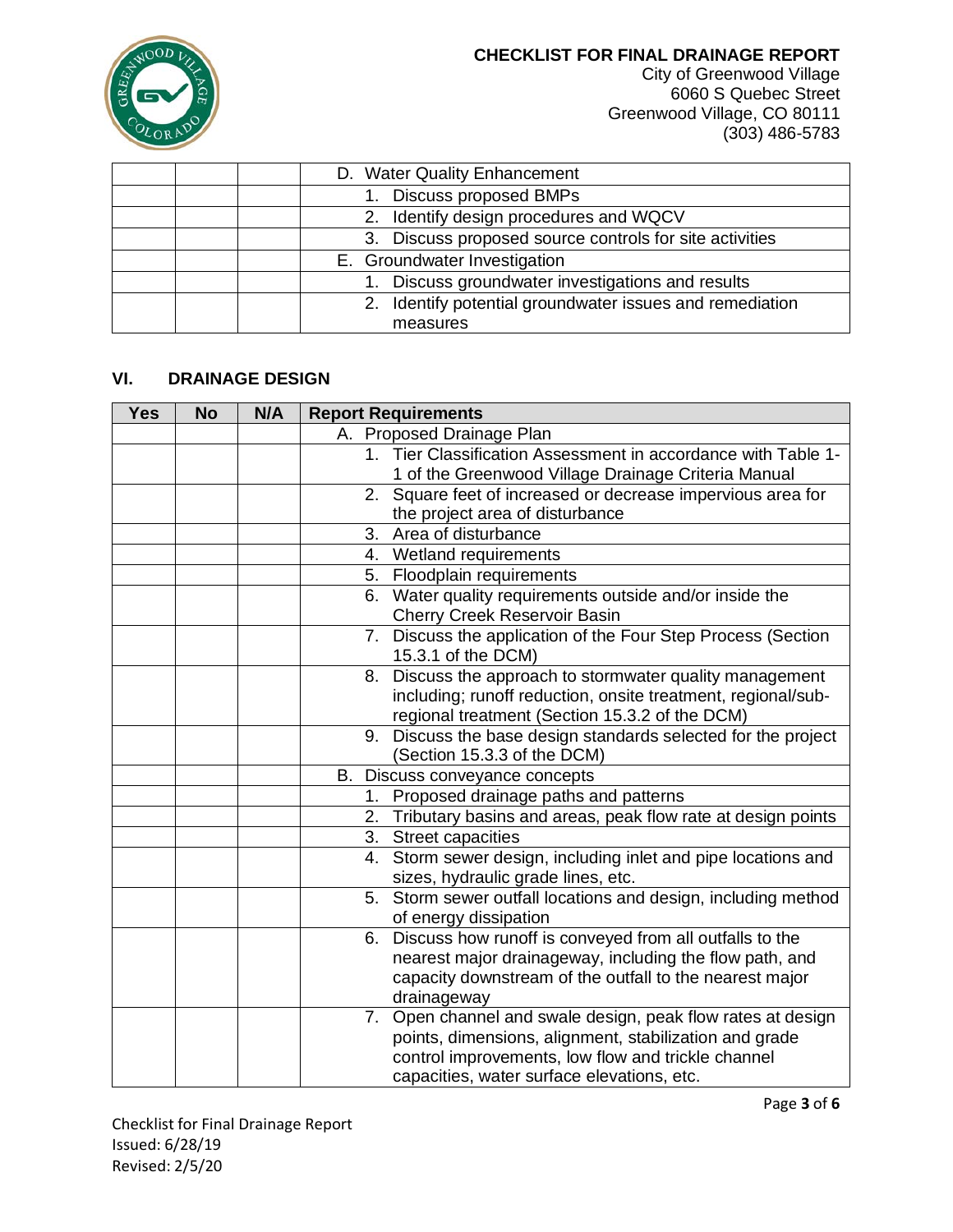| $OD_{V}$     |
|--------------|
|              |
| ٠            |
| $v_{\rm OR}$ |

City of Greenwood Village 6060 S Quebec Street Greenwood Village, CO 80111 (303) 486-5783

| 8. Downstream facilities impacted by project and offsite          |
|-------------------------------------------------------------------|
| facility for the conveyance of minor and major flows to the       |
| major drainageway                                                 |
| Maintenance of the facilities, easements, and tracts that<br>9.   |
| are required for stormwater conveyance                            |
| 10. Offsite conveyance facilities needed for the conveyance of    |
| minor and major flows to the major drainageway                    |
| C. Flood Attenuation/Water Quality Facilities                     |
| 1. Provide an analysis of the existing facilities and indicate if |
| the facilities will function as designed with the proposed        |
| project                                                           |
|                                                                   |
| 2. Provide maintenance responsibilities of the facilities,        |
| easements, and tracts                                             |
| D. Floodplain                                                     |
| 1. Source of the floodplain information and level of detailed     |
| analysis including UDFCD FHAD or FEMA FIRM, and                   |
| Village Floodplain Development Regulations and                    |
| <b>Floodplain Development Permits</b>                             |
| 2. Provide a discussion of impacts to the floodplain if any.      |
| E. Groundwater                                                    |
| Discuss improvements to mitigate groundwater<br>1.                |
| F. Additional Permitting Requirements                             |
| Section 404 of the Clean Water Act<br>1.                          |
| <b>Endangered Species Act</b><br>2.                               |
| Colorado Discharge Permit System Construction Permit<br>3.        |
|                                                                   |

## **VII. CONCLUSIONS**

| <b>Yes</b> | No. | N/A | <b>Report Requirements</b>                                                                                                                                                                                                                                            |
|------------|-----|-----|-----------------------------------------------------------------------------------------------------------------------------------------------------------------------------------------------------------------------------------------------------------------------|
|            |     |     | A. Compliance with Standards                                                                                                                                                                                                                                          |
|            |     |     | Greenwood Village                                                                                                                                                                                                                                                     |
|            |     |     | <b>UDFCD Criteria</b><br>2.                                                                                                                                                                                                                                           |
|            |     |     | Master Plans and UDFCD Outfall Systems Planning Study<br>3.                                                                                                                                                                                                           |
|            |     |     | Floodplain regulations<br>4.                                                                                                                                                                                                                                          |
|            |     |     | 5. Cherry Creek Basin Control Regulation No. 72                                                                                                                                                                                                                       |
|            |     |     | Waivers<br>В.                                                                                                                                                                                                                                                         |
|            |     |     | Provide the drainage criteria by section number for which a<br>waiver will be requested (Note: a request in writing<br>justifying the waiver request with all pertinent analysis must<br>be submitted for approval prior to approval of the Final<br>Drainage Report) |
|            |     |     | C. Drainage Concepts                                                                                                                                                                                                                                                  |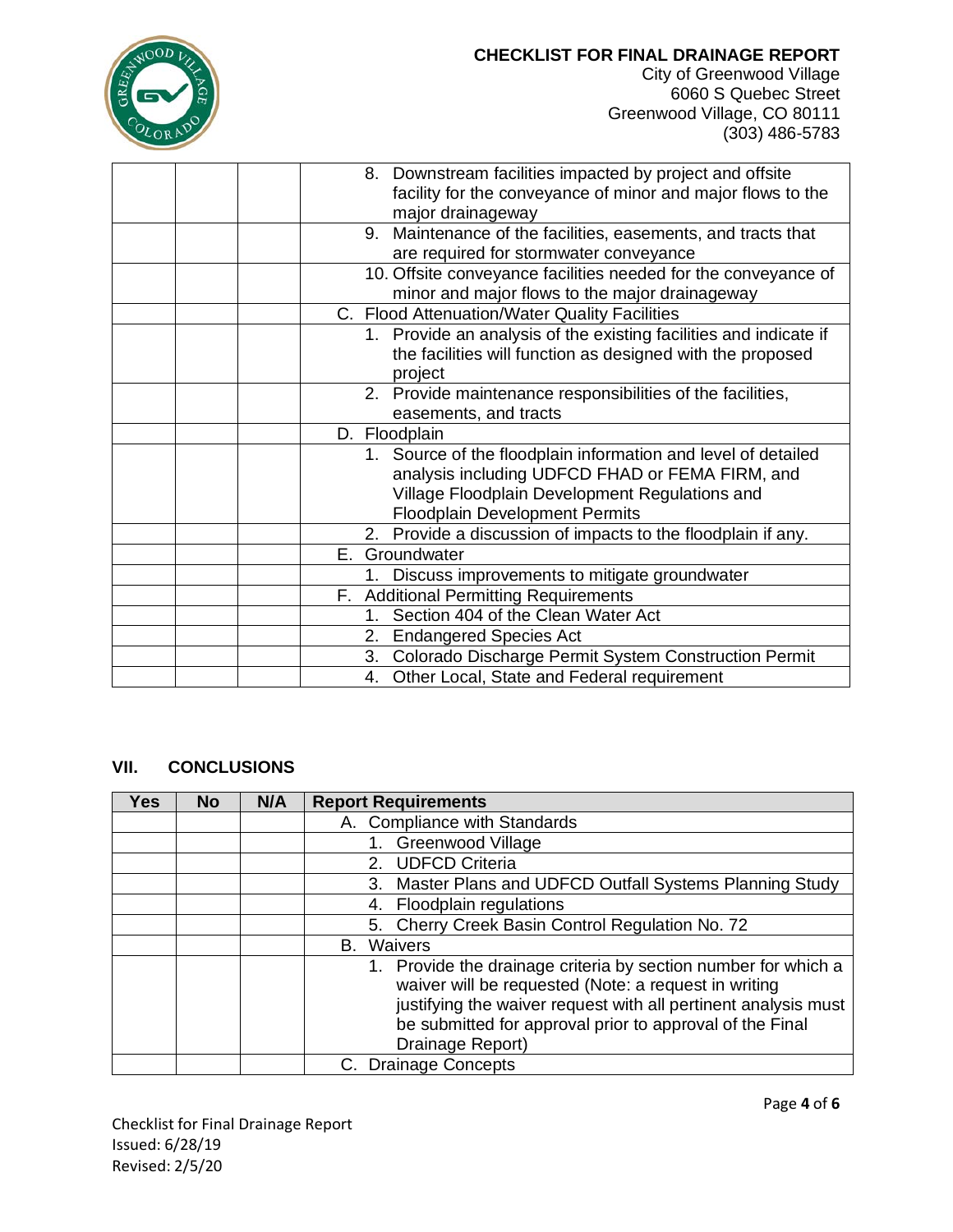

City of Greenwood Village 6060 S Quebec Street Greenwood Village, CO 80111 (303) 486-5783

|  | Overall effectiveness of the existing stormwater management |
|--|-------------------------------------------------------------|
|  | design to convey, store and treat stormwater                |

#### **REFERENCES**

| <b>Yes</b> | <b>No</b> | N/A | <b>Report Requirements</b>                                           |
|------------|-----------|-----|----------------------------------------------------------------------|
|            |           |     | A. Reference all criteria, master plans, reports, or other technical |
|            |           |     | information used in development of the report                        |

### **VIII. APPENDICES**

| <b>Yes</b> | <b>No</b> | N/A | <b>Report Requirements</b>                                       |
|------------|-----------|-----|------------------------------------------------------------------|
|            |           |     | A. Maps                                                          |
|            |           |     | 1. Vicinity Map                                                  |
|            |           |     | 2. Soil Survey Information                                       |
|            |           |     | 3. Floodplain Map                                                |
|            |           |     | <b>B.</b> Hydrologic Calculations                                |
|            |           |     | Land use assumptions both on and off site<br>1.                  |
|            |           |     | Runoff coefficients and time concentration<br>2.                 |
|            |           |     | 3. Colorado Urban Hydrograph Procedure input parameters          |
|            |           |     | 4. UDSWM Input parameters                                        |
|            |           |     | 5. Peak flow rate calculations for the minor and major storms    |
|            |           |     | 6. Rainfall information                                          |
|            |           |     | 7. CUHP/UDSWM input and output                                   |
|            |           |     | 8. Hydrograph data                                               |
|            |           |     | Connectivity diagram showing relationship/connectivity of<br>9.  |
|            |           |     | basins, conveyance facilities, detention ponds, and design       |
|            |           |     | points                                                           |
|            |           |     | 10. Floodplain hydrology information                             |
|            |           |     | C. Hydraulic Computations                                        |
|            |           |     | 1. Street, inlet storm sewer capacities and hydraulic grade      |
|            |           |     | lines with loss coefficients                                     |
|            |           |     | 2. Open channel or swale capacities                              |
|            |           |     | 3. Low flow and trickle channels                                 |
|            |           |     | 4. Stabilization and grade control structures                    |
|            |           |     | 5. Water surface profiles                                        |
|            |           |     | State-storage-discharge calculations for flood attenuation<br>6. |
|            |           |     | and water quality                                                |
|            |           |     | 7. Pond routing calculations                                     |
|            |           |     | 8. Emergency spillway sizing calculations                        |
|            |           |     | 9. Downstream/outfall capacity to drainageway                    |
|            |           |     | 10. Energy dissipation for outfalls                              |
|            |           |     | 11. Floodplain modeling                                          |
|            |           |     | 12. Water quality enhancement, design and sizing                 |